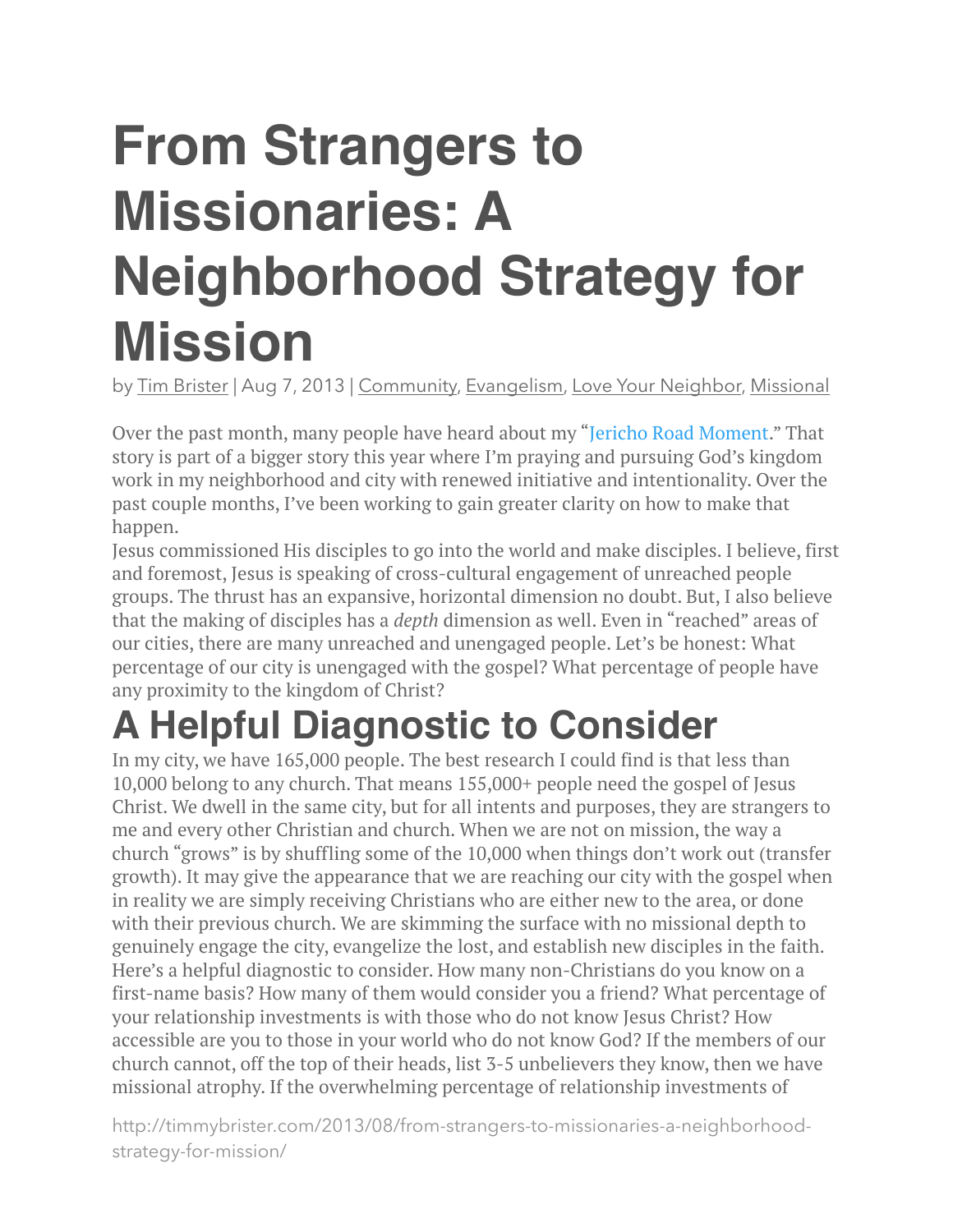church members are with other Christians, then it has become ingrown. If there are not pathways for pursuing those far from God in our lives, then we have put the Great Commission on the shelf to collect dust.

### **The Big Picture**

What I've done to help me make sense is to answer the questions: *What will it take for me to go deep into the unengaged sections of my city to make disciples of Jesus? How can I measure missional advance and impact?* To help answer those questions, I have developed this city and neighborhood strategy:

- **» Strangers** need to become Neighbors through missional intentionality.
- **» Neighbors** need to become Acquaintances through incarnational integrity.
- **» Acquaintances** need to become Friends through relational investment.
- **» Friends** need to become Family through evangelical invitation.
- **» Family** needs to become Missionaries through practical instruction.

When I begin, everyone outside of my church family are strangers to me. But when movement takes place, some will become neighbors. Over a period of time, and as deeper engagement takes place, more and more neighbors will become acquaintances, then friends, and then fellow brothers and sisters in Christ who are trained to repeat the process. All of this, in my opinion, is discipleship.

### **Moving Downward for Gospel Advance**

If we are going to make disciples of Jesus Christ, we have to go after "strangers." Strangers, those far from God, will not be attracted to our Churches attractional efforts or events. We must go to where they are by pursuing them. This begins by having an intentional approach to ordinary living. If we are threads for kingdom fabric, we are to be woven into the heart of the city with everyday rhythms and networking strategies that introduce you to strangers and invite them to become neighbors. These rhythms include where you eat, when you play, how you shop, etc. The networking strategies have to do with purposeful attempts to connect with people on a repeated basis. (I will tease this out more in a follow up post).

Strangers become neighbors when they know who you are and you know who they are. But the knowledge at this point is very superficial. A neighbor becomes an acquaintance when you begin to have a shared life through the integrity of your incarnational efforts. By that, I mean the sincerity of your words and consistency of your actions create a plausibility to neighbors that gives permission to share life through regular greetings, short conversations, etc.

Acquaintances become friends when you make an intentional investment so that the rhythms of life with other people sync up so that a shared life is more than a casual conversation. You are in their homes, and they are in your home. You connect on a regular basis. They open up to you in ways that you understand the story of their lives,

http://timmybrister.com/2013/08/from-strangers-to-missionaries-a-neighborhoodstrategy-for-mission/